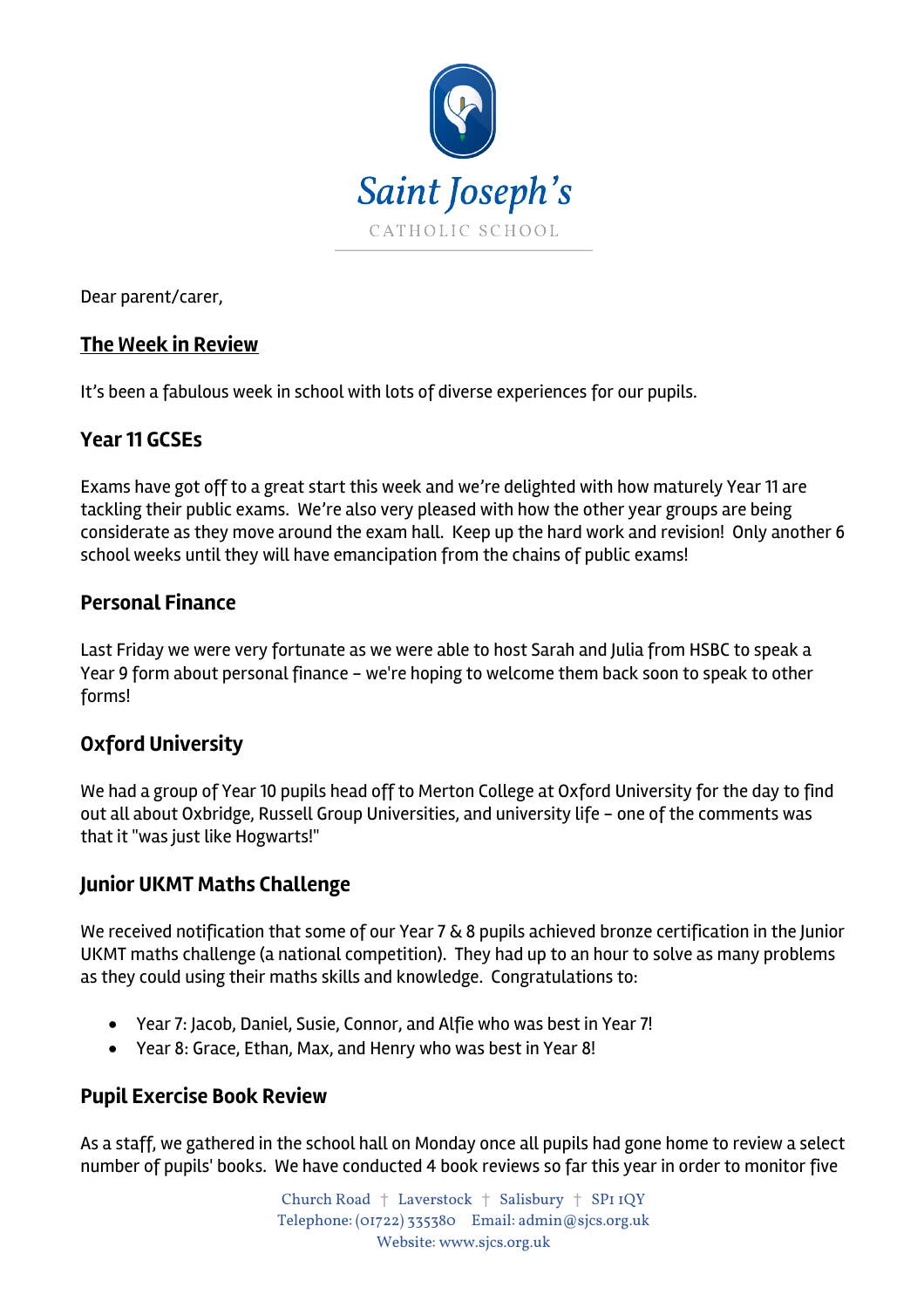

key areas: Presentation and Handwriting, Literacy, Work and Progress, Marking and Feedback, and Pupil response to teacher feedback. Our objectives are to ensure that we are providing the appropriate level of challenge for all pupils and that our feedback is of a consistently high quality to enable our pupils to progress. Part of the teacher training day on Monday will be to review our analysis and tweak and improve our practise for the next academic year.

# **The Week Ahead**

# **Reminder: TD Day Monday**

School is closed for all pupils on Monday, with the exception of Year 11 pupils who are taking the GCSE Geography exam.

#### **Super 8s**

Next Wednesday we'll be taking a team of Year 8 athletes to South Wilts Grammar School to take part in the Super 8s athletics competition. We'll be competing in a range of track and field events and are hopeful for some podium finishes! Good luck to all our competitors!

#### **Year 8 Creative Arts & Technology**

Next week, Year 8 pupils will have a virtual assembly explaining how their Creative Arts and Technology subjects will be structured at the start of Year 9 from September to December prior to final GCSE options being chosen ready to begin in January.

Year 8 pupils will have a menu of Creative Arts and Technology subjects to rank:

- Art
- Product Design
- Food Technology
- Computer Science
- Creative Media
- Drama
- Music

Pupils will be asked to rank their choices in order of preference and pupils will then be placed in to three subjects that they will continue to learn from September to December. These are not GCSE choices; they are a chance to explore three subjects in more depth prior to choosing GCSE options.